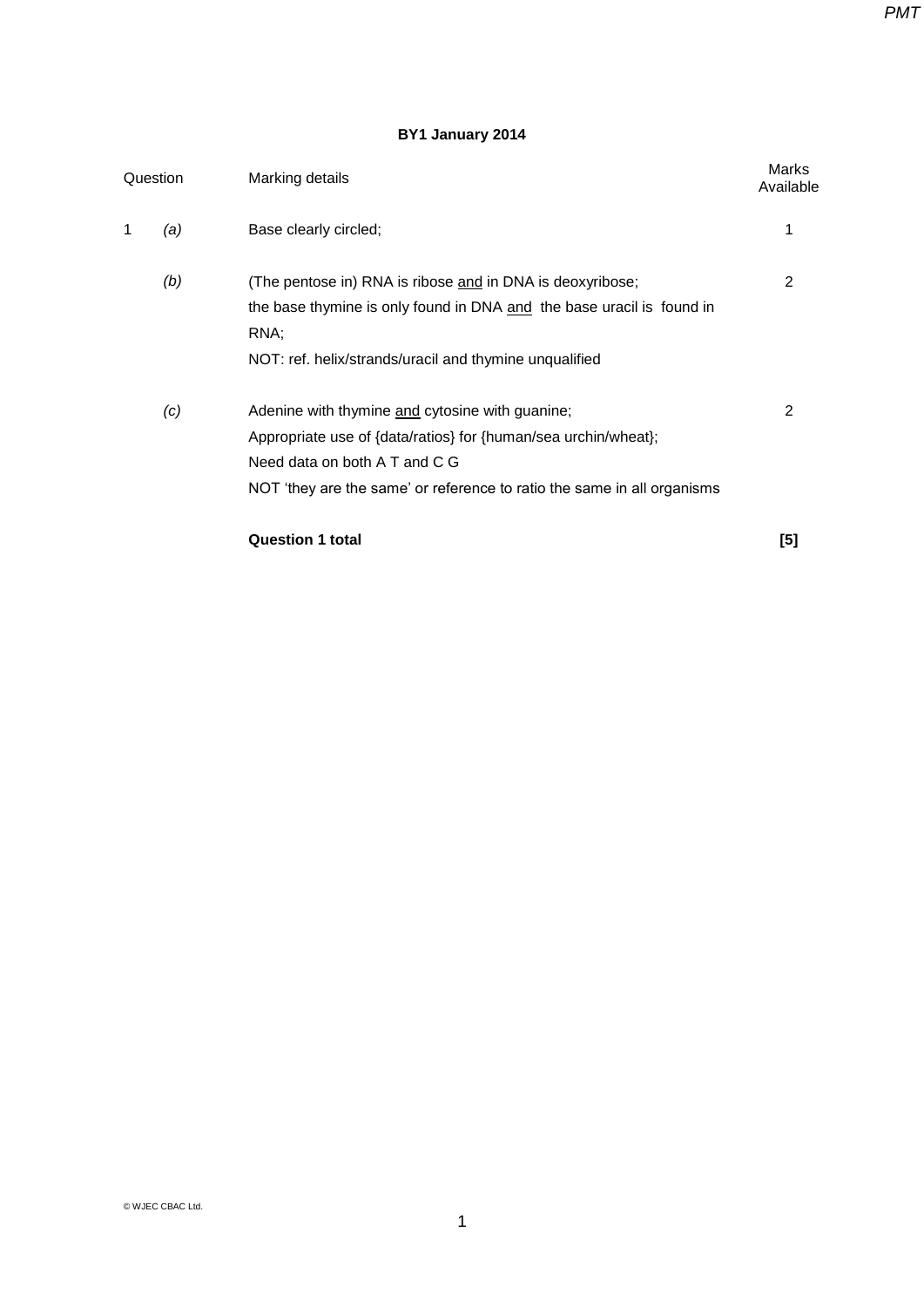| Question |     |      | Marking details                                                                                                                                                                                                                                                                                        |                |
|----------|-----|------|--------------------------------------------------------------------------------------------------------------------------------------------------------------------------------------------------------------------------------------------------------------------------------------------------------|----------------|
| 2        | (a) | (i)  | B, D, C, F, E;                                                                                                                                                                                                                                                                                         | 1              |
|          |     | (ii) | Cytokinesis;                                                                                                                                                                                                                                                                                           | 1              |
|          | (b) | (i)  | 4 cells are produced compared with 2 / cells are haploid as oppose<br>to diploid/only contain one set of chromosomes compared with two<br>sets of chromosomes;<br>NOT 2 chromosomes (can be neutral)<br>As a result of two (consecutive) divisions;                                                    | 2              |
|          |     | (ii) | (Meiosis produces haploid gametes which) allows the diploid state<br>to be restored {at fertilisation/in the zygote} / prevents doubling of<br>the chromosome number at fertilisation;<br>Meiosis produces genetically different {gametes/cells} / results in<br>genetic variation (in the offspring); | $\mathfrak{p}$ |

### **Question 2 Total [6]**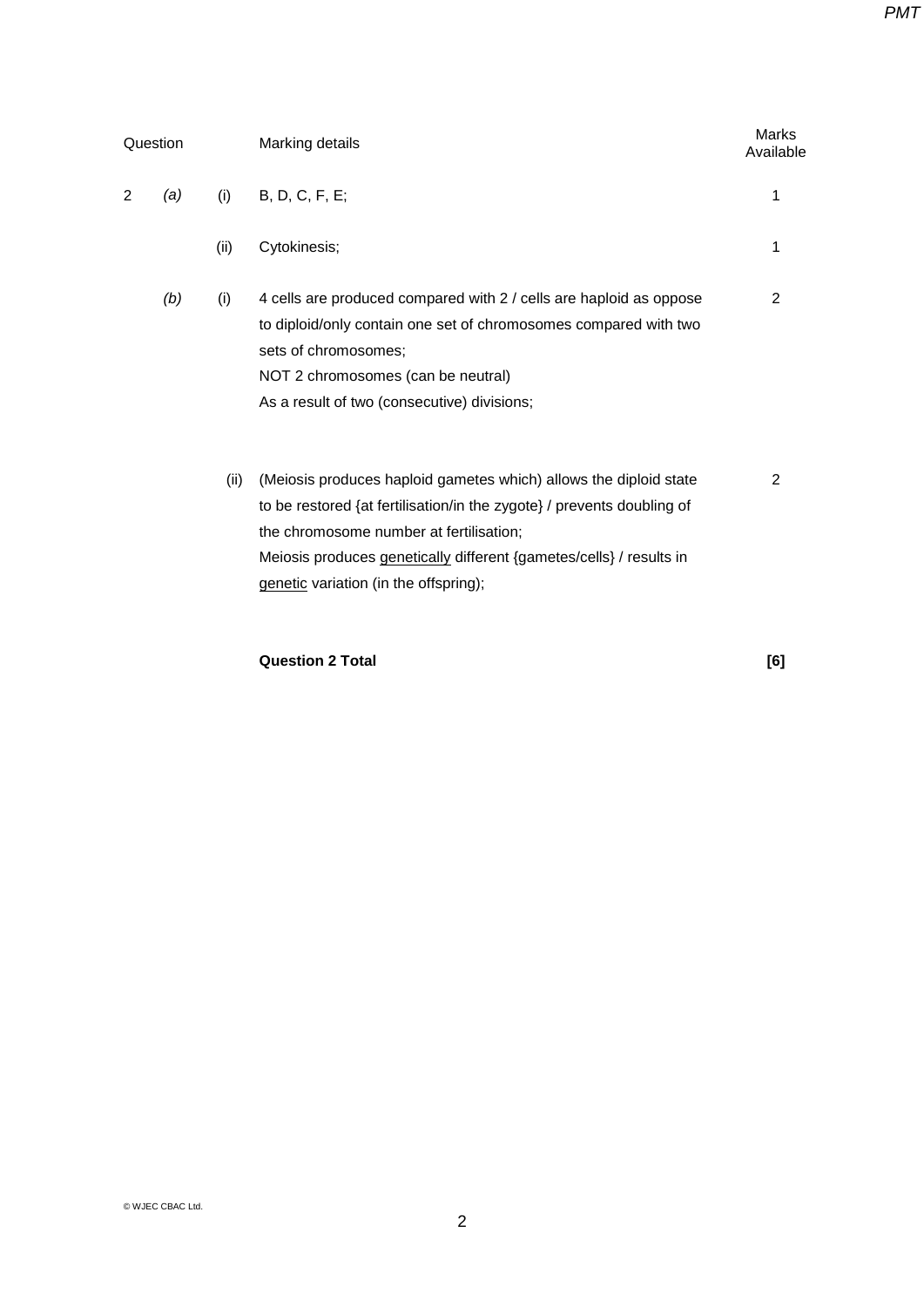| Question |       | Marking details                                                                                                                                                                               |                |
|----------|-------|-----------------------------------------------------------------------------------------------------------------------------------------------------------------------------------------------|----------------|
| 3<br>(a) | (i)   | Ester;                                                                                                                                                                                        | 1              |
|          | (ii)  | Hydrolysis;                                                                                                                                                                                   | 1              |
|          | (iii) | Glycerol and fatty acid drawn correctly;<br>Glycerol and fatty acid named;                                                                                                                    | $\overline{2}$ |
|          | (iv)  | Glycerol and fatty acids have different structures / OWTTE;<br>(not just reference to monomers)                                                                                               | 1              |
| (b)      | (i)   | (Oleic acid is) unsaturated;<br>It contains at least one C=C double bond (in the hydrocarbon chain) / is<br>not fully saturated with hydrogen (atoms);<br>NOT hydrogen bonds/ fewer hydrogens | $\overline{2}$ |
|          | (ii)  | Any 2<br>protection of internal organs against impact;<br>thermal insulation;<br>buoyancy;<br>waterproofing skin/fur;<br>source of metabolic water;                                           | Max 2          |

**Question 3 total [9]**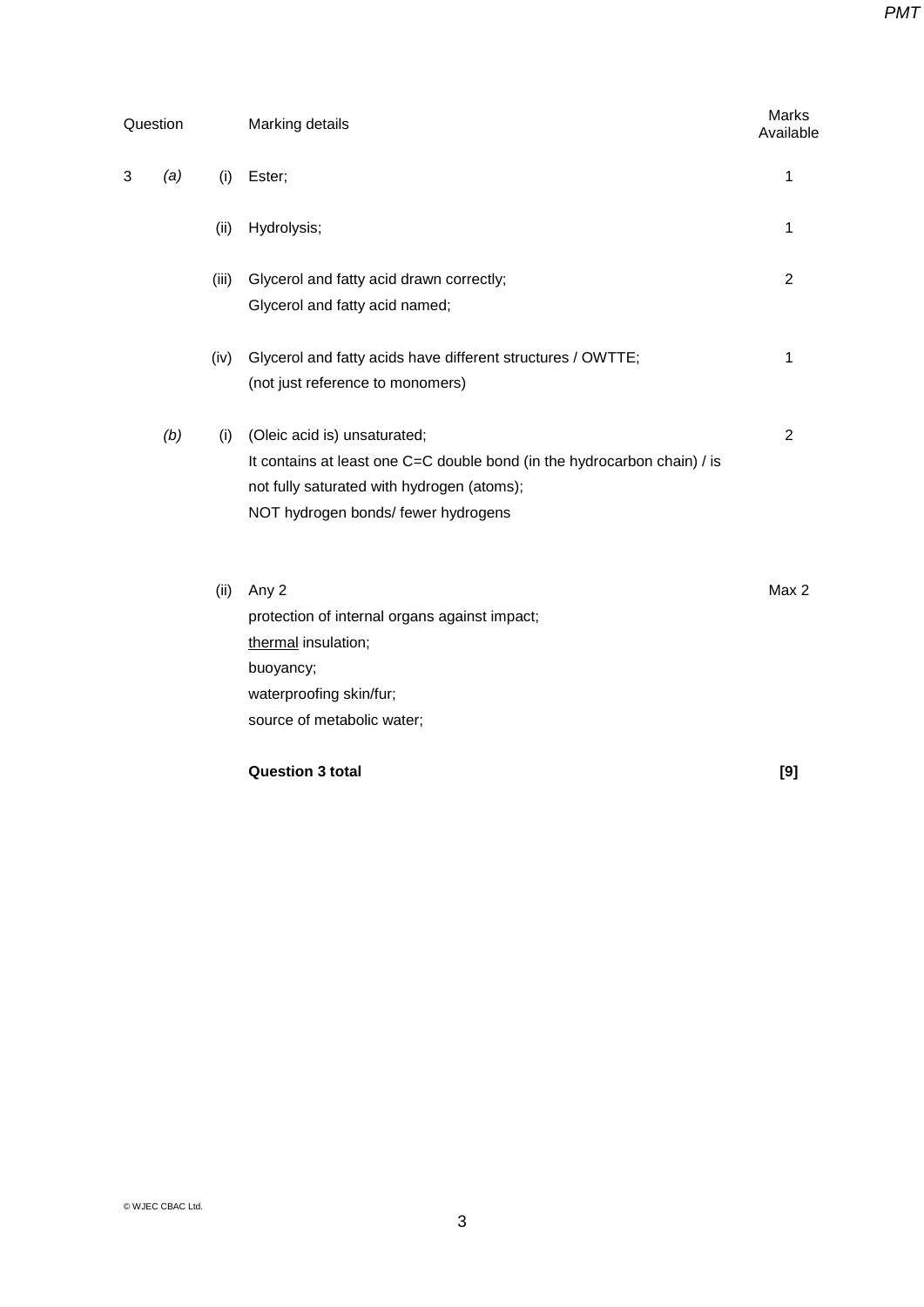|   | Question |      | Marking details                                                                                                                                                                                                                                                                                                                                   | Marks<br>Available |
|---|----------|------|---------------------------------------------------------------------------------------------------------------------------------------------------------------------------------------------------------------------------------------------------------------------------------------------------------------------------------------------------|--------------------|
| 4 | (a)      | (i)  | Activation energy;                                                                                                                                                                                                                                                                                                                                | 1                  |
|   |          | (ii) | Line starting and finishing at the same point but with a lower<br>activation energy;                                                                                                                                                                                                                                                              | 1                  |
|   | (b)      |      | The active site (of succinate dehydrogenase) has a specific shape;<br>Succinate has a complementary shape;<br>(and therefore) {fits/ binds/ bonds to} into the active site; NOT<br>attaches                                                                                                                                                       | Max 2              |
|   | (c)      | (i)  | The concentration of succinate/ substrate;<br>L                                                                                                                                                                                                                                                                                                   | 1                  |
|   |          |      | As the concentration of the {succinate/substrate} increases {the<br>Ш<br>rate of reaction/production of fumarate increases};                                                                                                                                                                                                                      | 1                  |
|   |          | (ii) | The concentration of succinate dehydrogenase/enzyme;<br>all of its active sites are occupied (at any given moment);                                                                                                                                                                                                                               | $\overline{2}$     |
|   | (d)      | (i)  | Malonate has a similar {shape/structure} to {succinate/ substrate} /<br>malonate has a complementary {shape/structure} the active site;<br>NOT same shape<br>Malonate {binds/ competes} to the active site;<br>Prevents succinate binding / fewer enzyme-substrate complexes<br>are formed;<br>(MP3 must be in context of competitive inhibition) | 3                  |
|   |          | (ii) | Curve rising at a lower rate and plateaus at the max rate at a higher<br>concentration;<br>Accept max rate may not be reached                                                                                                                                                                                                                     | 1                  |
|   |          |      | <b>Question 4 Total</b>                                                                                                                                                                                                                                                                                                                           | $[12]$             |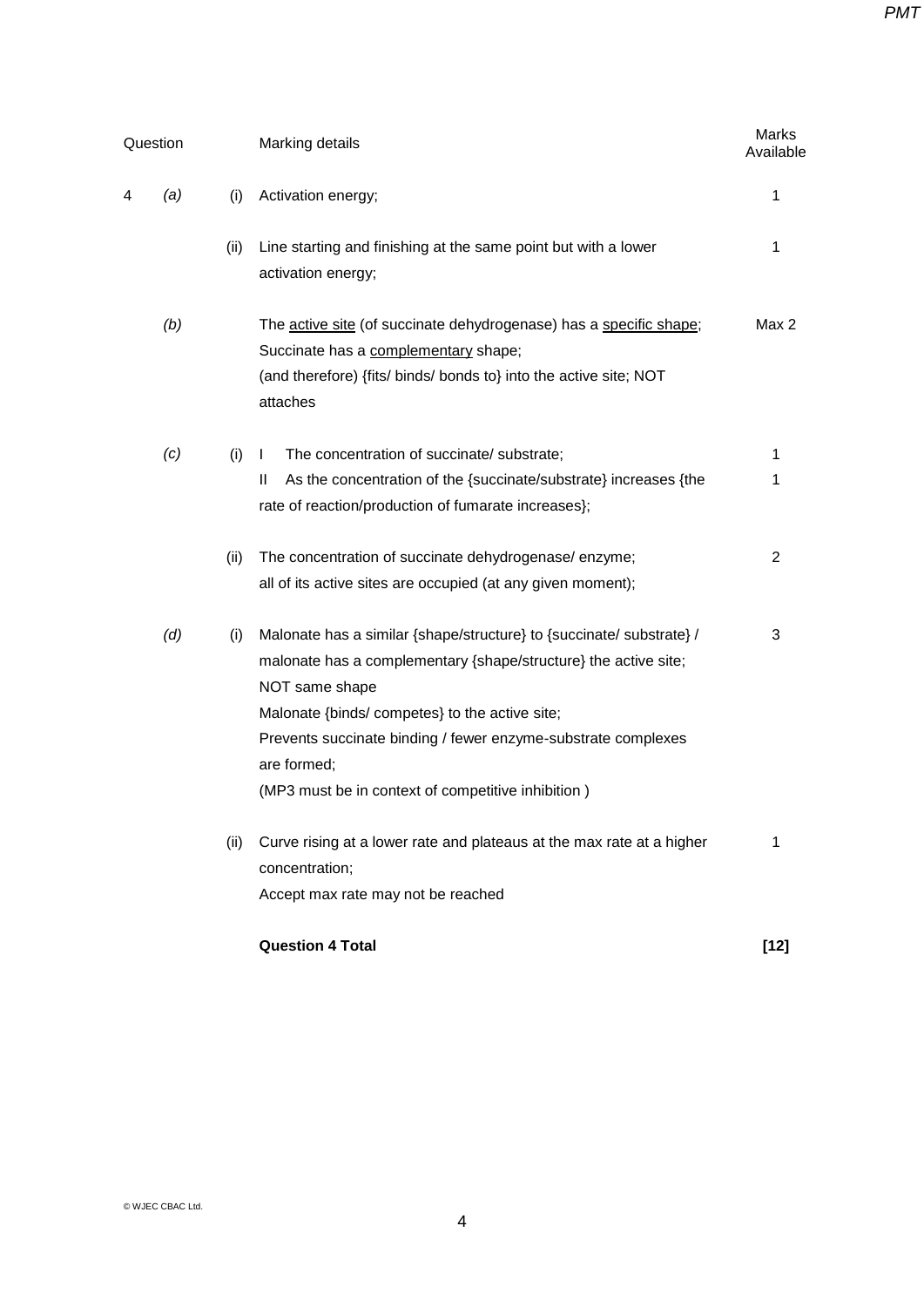Marks **Marking details** Marking of the Marks of the Marks of the Marks of the Marks of the Marks of the Marks of the Marks of the Marks of the Marks of the Marks of the Marking details of the Marking of the Marking of the

# Available

6

| 5 | (a) | Organelle | Name            | Function               |
|---|-----|-----------|-----------------|------------------------|
|   |     |           | nucleus;        | contains DNA which     |
|   |     | K         |                 | {codes for / controls} |
|   |     |           |                 | protein synthesis;     |
|   |     |           | ribosomes;      | synthesise proteins;   |
|   |     |           | Golgi           | packaging of           |
|   |     |           | apparatus/body; | proteins (for          |
|   |     |           |                 | secretion from the     |
|   |     |           |                 | cell) / (chemically)   |
|   |     | M         |                 | modifies proteins /    |
|   |     |           |                 | produces               |
|   |     |           |                 | glycoproteins /        |
|   |     |           |                 | produces               |
|   |     |           |                 | lysosomes;             |

| (b) | (i)   | They have been cut in different plane/ angle;      |       |
|-----|-------|----------------------------------------------------|-------|
|     | (ii)  | (Loop of ) DNA;                                    | Max 2 |
|     |       | (70S) ribosomes;                                   |       |
|     |       | Both possess plasma membranes; NOT double membrane |       |
|     | (iii) | Mitochondria: (statements should be comparative)   | Max 2 |
|     |       | Has a double membrane;                             |       |
|     |       | No cell wall:                                      |       |
|     |       | No capsule;                                        |       |
|     |       | No flagellum/ pili;                                |       |
|     |       | No mesosome:                                       |       |
|     |       | No plasmids;                                       |       |
|     |       | <b>Question 5 Total</b>                            | [11]  |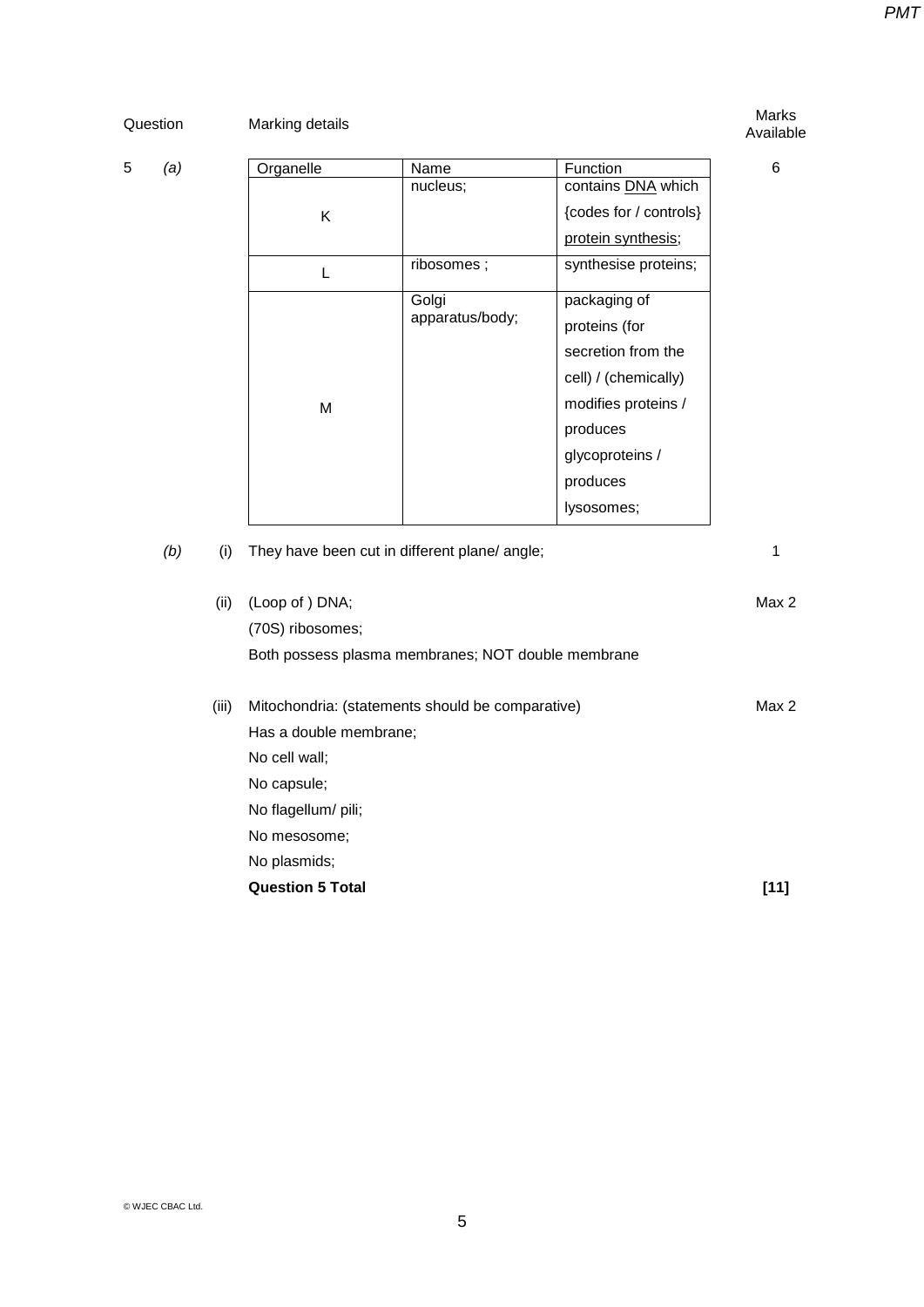|     |          | Marking details                                                                                                                                                                                                                                                                                                                 |                |
|-----|----------|---------------------------------------------------------------------------------------------------------------------------------------------------------------------------------------------------------------------------------------------------------------------------------------------------------------------------------|----------------|
| (a) | (i)      | Allows the glucose molecules to pass through (to the enzyme layer);<br>Prevents the passage of other solutes;<br>so they can't {affect results / affect enzyme / reduce enzyme activity};                                                                                                                                       | 2 max          |
|     | (ii)     | glucose broken down by enzyme;<br>the {hydrogen peroxide/oxygen} is {detected/absorbed} by electrode;<br>an electric signal is generated/ changes chemical to electrical signal;<br>the greater the concentration of {glucose/hydrogen peroxide/oxygen}<br>the greater the signal;                                              | 3 max          |
| (b) | (i)      | The enzyme converts glucose into it's isomer fructose / glucose and<br>fructose are isomers;                                                                                                                                                                                                                                    | 1              |
|     | (ii)     | Add Biuret solution / sodium hydroxide solution & copper sulphate;<br>(reject if reference to heat)<br>The solution would remain blue / no colour change would occur;                                                                                                                                                           | $\overline{2}$ |
|     | (iii)    | can be re-used;<br>has greater stability/denature at higher temperatures;<br>can catalyse reactions/greater stability over a wider range of pH;<br>More than one enzyme can be used/enzymes added or removed<br>easily/ greater control over process/ can be used in a continuous<br>process;<br>(Reference to cost is neutral) | 2 max          |
|     | Question |                                                                                                                                                                                                                                                                                                                                 |                |

# **Question 6 Total [10]**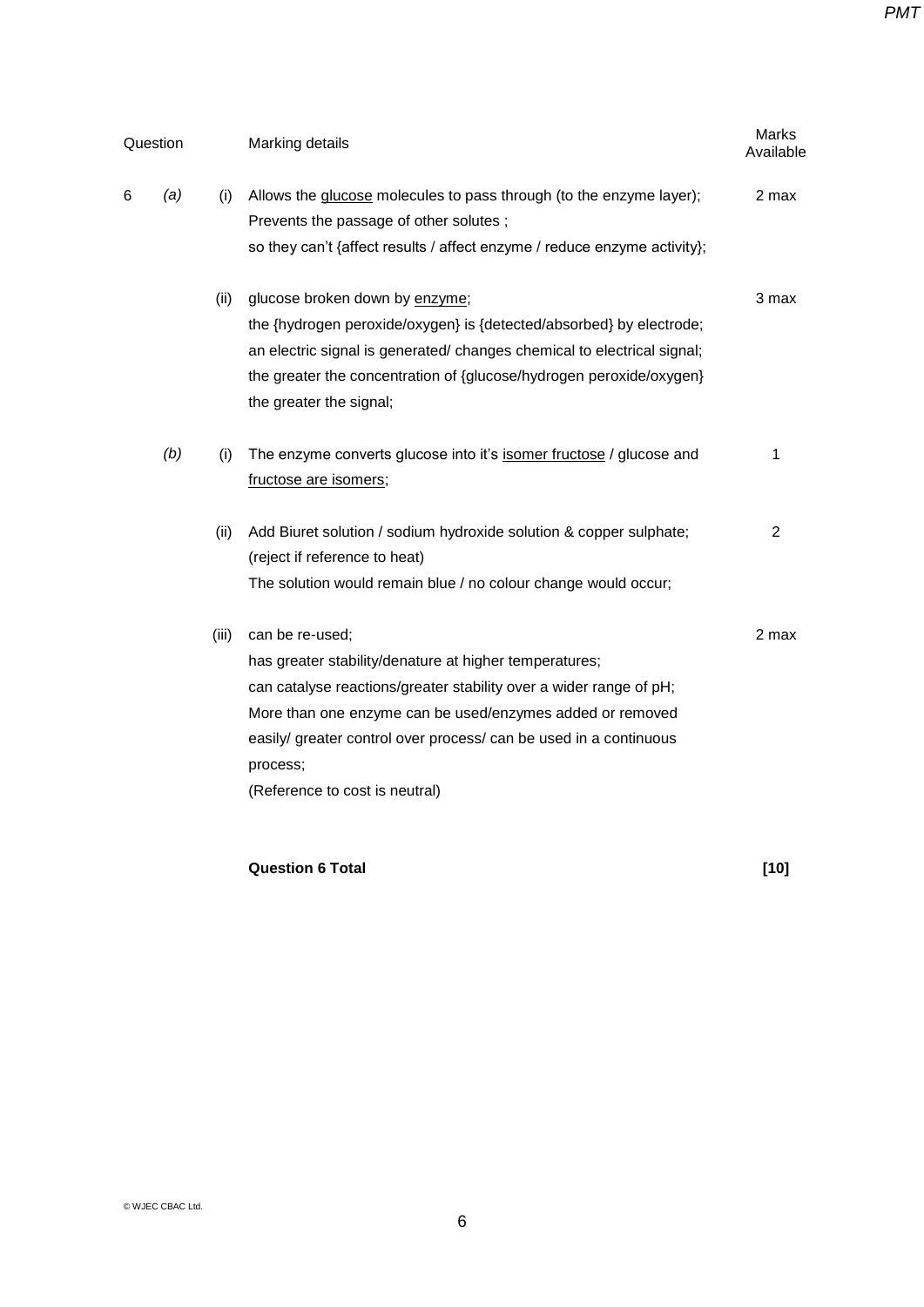| Question |     |      | Marking details                                                                                                                                                                                            | Marks<br>Available |  |
|----------|-----|------|------------------------------------------------------------------------------------------------------------------------------------------------------------------------------------------------------------|--------------------|--|
| 7        | (a) | (i)  | $-700(kPa);$                                                                                                                                                                                               | 1                  |  |
|          |     | (ii) | arrows drawn from F to G, F to E and from G to E; (allow ecf)<br>$\mathbf{I}$                                                                                                                              | 1                  |  |
|          |     |      | Water molecules move down a water potential gradient / from<br>$\mathbf{H}$<br>a{higher /less negative} water potential to a{lower /more negative}<br>water potential;<br>By osmosis; (in correct context) | $\overline{2}$     |  |
|          | (b) | (i)  | 50% of the cells were plasmolysed;                                                                                                                                                                         | 1                  |  |
|          |     | (ii) | -430kPa;<br>(At incipient plasmolysis) {the pressure potential equals zero/ the<br>solute potential = water potential};                                                                                    | $\overline{2}$     |  |
|          |     |      | <b>Question 7 Total</b>                                                                                                                                                                                    | [7]                |  |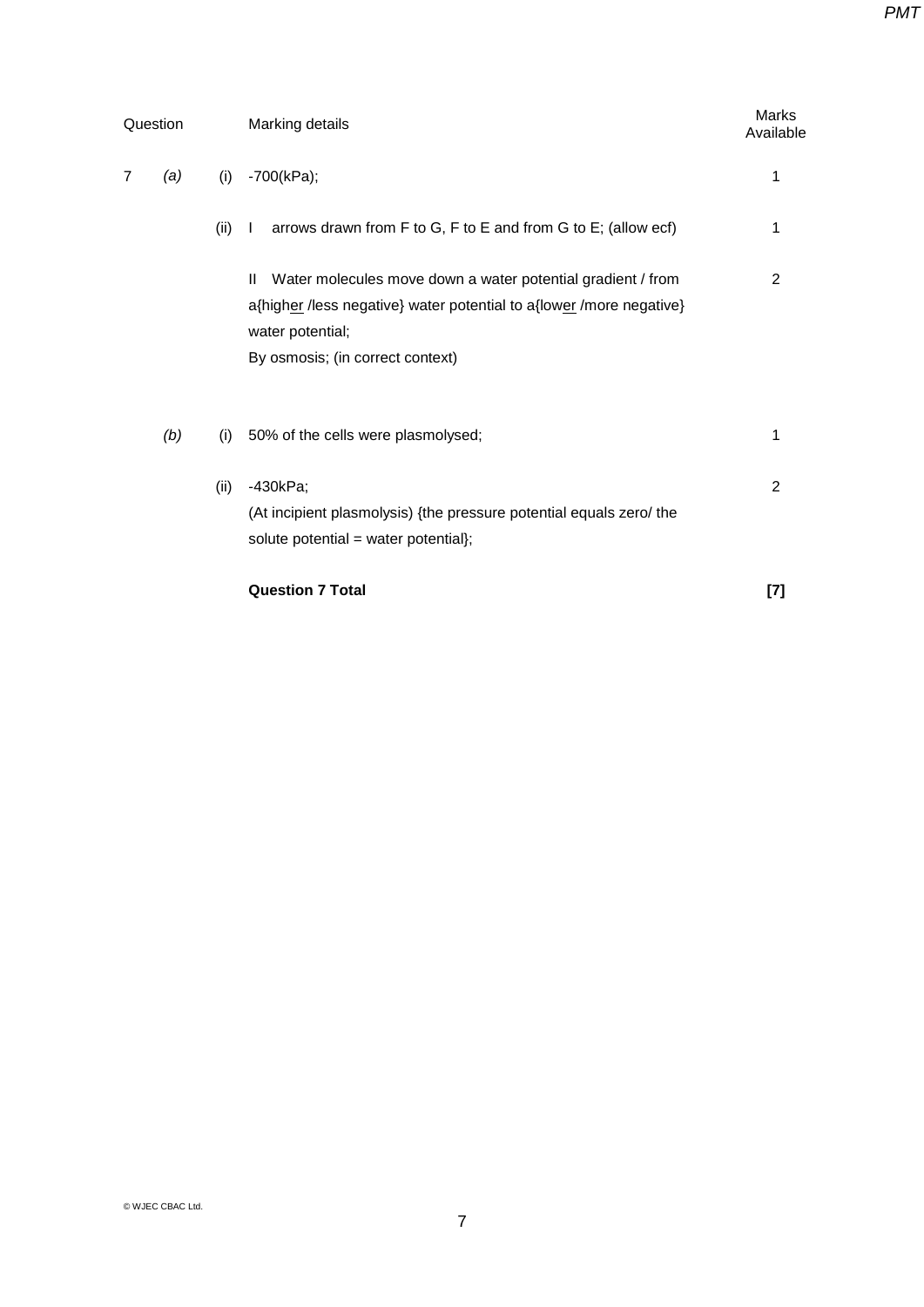| Question |     |   | Marking details                                                                                                              | Marks<br>Available |
|----------|-----|---|------------------------------------------------------------------------------------------------------------------------------|--------------------|
| 8        | (a) | A | polysaccharides {are polymers/ formed during condensation<br>reactions};                                                     | 10 max             |
|          |     | B | (monomers are) joined by glycosidic bonds;                                                                                   |                    |
|          |     | С | starch is made up from alpha glucose;                                                                                        |                    |
|          |     | D | starch is composed of amylose and amylopectin / contains both 1,4 &<br>1,6 bonds;                                            |                    |
|          |     | E | glycogen is made from (alpha) glucose;                                                                                       |                    |
|          |     | F | {Starch/glycogen} are insoluble and therefore osmotically inert/<br>OWTTE;                                                   |                    |
|          |     | G | {Starch/glycogen} are storage molecules because {glucose can be<br>added or removed easily / they have a compact structure}; |                    |
|          |     | H | cellulose is composed of beta glucose;                                                                                       |                    |
|          |     | L | alternate glucose molecules are rotated by 180°/ head up head down<br>structure;                                             |                    |
|          |     | J | this form long straight chains (of beta glucose)/ only contains 1-4<br>bonds;                                                |                    |
|          |     | K | {hydrogen bonds / cross links} form between the chains;                                                                      |                    |
|          |     | L | forming microfibrils;                                                                                                        |                    |
|          |     | M | cellulose provides {strength/rigidity} to plant cell walls / cellulose<br>prevents osmotic lysis in plant cells;             |                    |
|          |     | N | in chitin some OH groups are replaced with amino acids / amine<br>groups / glucose amine;                                    |                    |
|          |     |   |                                                                                                                              |                    |

O chitin provides strength to fungal cell walls / (arthropod) exoskeletons;